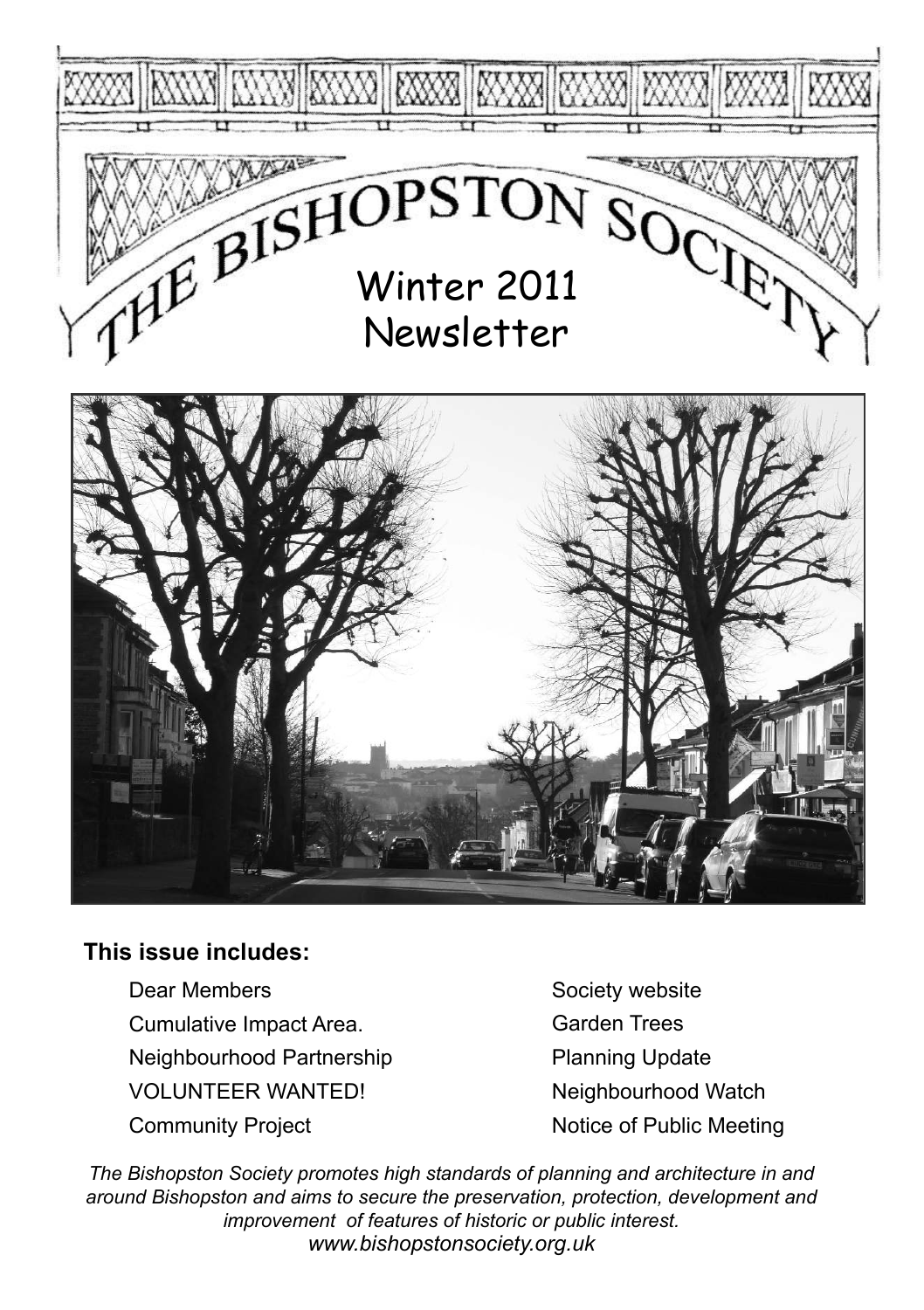## **Chairman's Report**

Dear Members,

During 2010 some important changes in local and national government have brought challenges to The Bishopston Society, as well as to other local voluntary groups. We have reached out during the year to strengthen our links with them - Sustainable Bishopston, Friends of St Andrew's Park, the Bishopston anti-graffiti group and 'Howzat?', a residents' group protesting against the planned development of the Gloucestershire County Cricket Ground. (For an update, please see the Planning Report.) In addition, the Pigsty Hill West Neighbourhood Watch is keen to attract new members. And for an update on the Community Allotment and Forest Garden project, please see the contribution from Clare Hanson-Kahn.

Planning and licensing applications have taken an increasing amount of time during the year. Fortunately, a member has recently come forward and been co-opted onto the committee, to help monitor license applications - an especially important task since August. At that time the long-discussed CIA (Cumulative Impact Area) designation for the Gloucester Road in Bishopston came into effect. Some recent applications in our view test the new guidelines and threaten the already precarious balance between a vibrant night-life and the needs of nearby residents. It takes vigilance to preserve the unique 'High-Street' atmosphere of the Gloucester Road.

Another major change has altered the structure of the Neighbourhood Partnership and its role in shaping local decisions in a democratic and accountable way. What used to be the Steering Committee - in which Nigel Tibbs has taken an active part in recent years - has now become the Neighbourhood Partnership, to which participants are elected. Jenny Hoadley is now our representative. Her unopposed election was ratified at the AGM in September. Please see Jenny's report for details of this new way for citizens to affect how money is spent in their neighbourhood - and how you can make your voice heard.

The pace of change has been quickening and we need to keep on adapting. Along with the challenges, however, there are achievements to note. One of our members, Dennis Wright, has collaborated with John Hyde to write 'Bishopston: the Early Years', (price £12.99), published by The Bishopston, Horfield and Ashley Down Local History Society. To get your copy, please telephone Dennis Wright on 924 6268.

In addition to this traditional ink on paper newsletter, the Society can now offer a frequently updated website, thanks to the dedication of Nick Plant and his helpers, Simon Randolph and Dick Farrow. Photos add visual interest to the printed information. If you haven't already done so, do visit www.bishopstonsociety.org.uk It has even encouraged your Chairman to venture further into the digital age.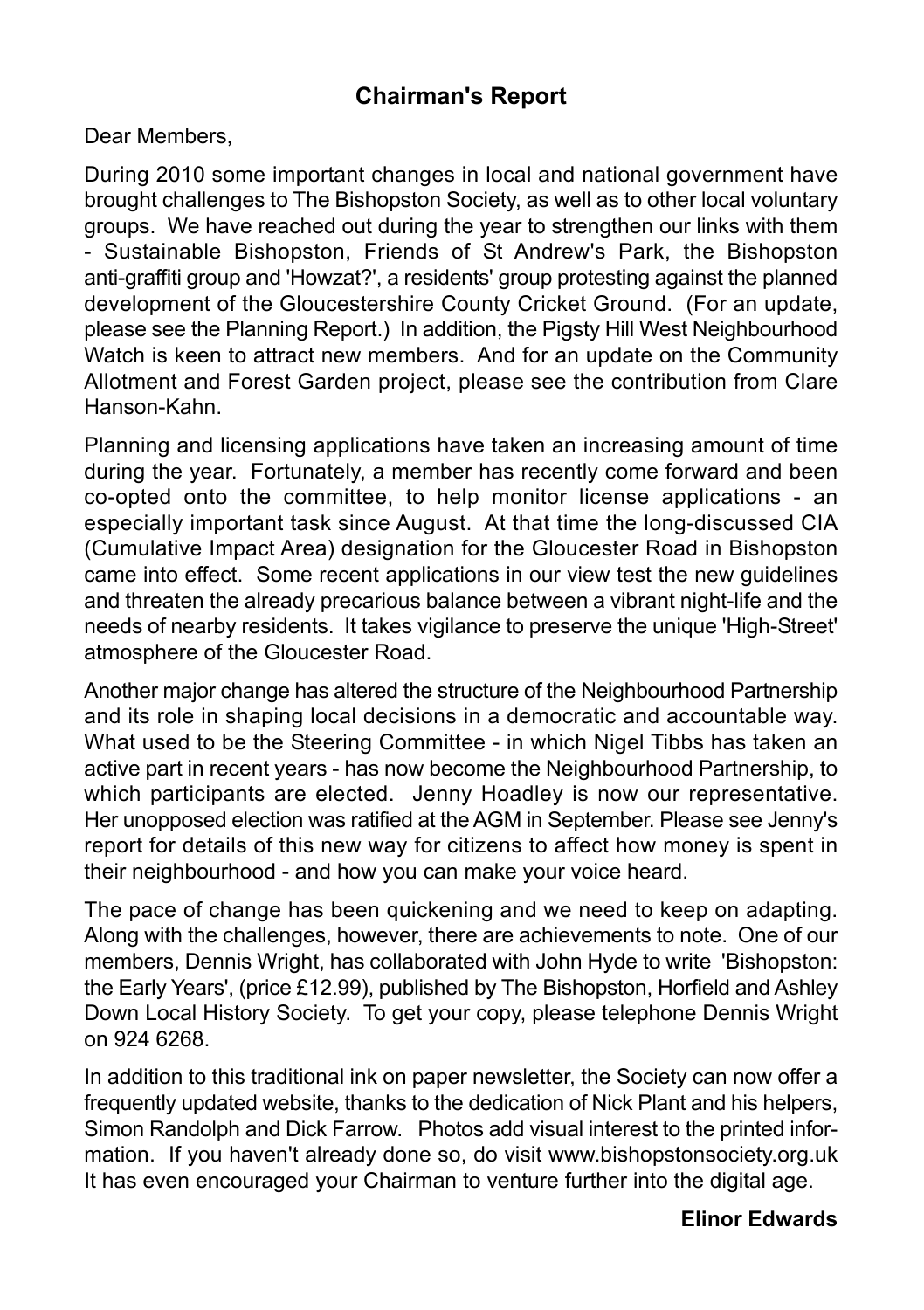## **Cumulative Impact Area - Alcohol Licensing**

In the last newsletter it was announced that Bristol City Council was setting up a new Cumulative Impact Area (CIA) on the Gloucester Road. This was welcomed by the Society. It was hoped that it would result in a more disciplined approach to the issuing of alcohol licences and a concomitant reduction in alcohol related crime and anti-social behaviour. The CIA became operational from August 1st 2010, after which anyone applying for a licence within the designated area was required to demonstrate that it would be in some way beneficial to the area. This contrasts with the previous practice where the onus was on objectors who had to show that the permitted licence would result in an unsafe or harmful situation. The full CIA policy document, 'Statement of Licensing Policy' can be found on the BCC website.

The Gloucester Road CIA runs from a small section of the Cheltenham Road just below the Arches up to the Ashley Down Road junction on the Gloucester Road. It also includes a small section of Zetland Road up to the junction with Northumberland Road. A quick count shows there are a total of around 60 to 70 licensed outlets within this area. Roughly calculated, this equates to one alcoholic outlet for every 30 metres. Alcohol is not difficult to obtain!

Just before the CIA policy took effect, two new applications were approved for the new Sainsbury's at the Junction with Zetland Road, and for an extension to the licence of the Chimphouse at 232 Gloucester Road. The Bishopston Society made objections to both of these, but they were still approved by the licensing committee. Would this have happened if the CIA policy had been in operation?

Since August, we have regularly monitored the licensing applications listed on the Council's website. There have been three. Of these, the one from a new shop, 'The Grape and Grind' (next to the Amnesty Bookshop) is the only one that has so far been granted a licence. The Society raised no objection, on the basis that there was no threat of late night sales and the quality of goods offered would enhance choice in the area. In contrast, there is an application pending for a licence extension at the McColl's store by the Arches. This application, if granted, would extend alcohol sales from 11 pm through to the early hours and is exactly the type of request which gives the Society most concern. We have made a strong written objection to this; acceptance of this application would surely undermine the whole rationale of the CIA policy. A third application is a puzzling one. It's from 'Portico Play' who have recently moved into the old 'Venue' offices on the corner of Overton Road and North Road. This establishment provides a service for pre-school children and their parents/carers. We do not wish to inhibit commercial and communal activity in the area. However, we do not understand why a pre-school facility should feel the need to sell alcohol on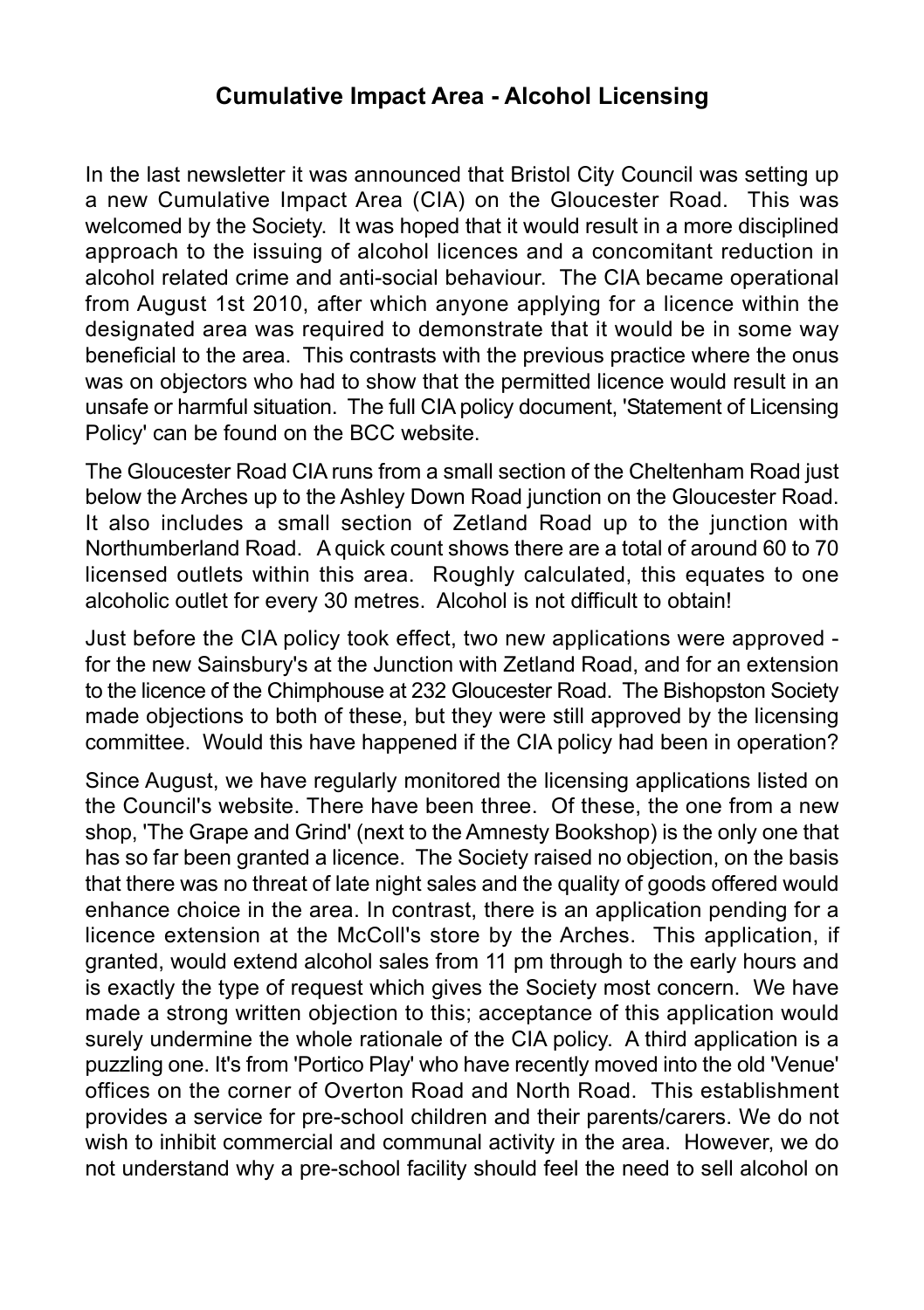the premises. We are attempting to get clarification on this case and meanwhile we have submitted a holding objection.

This last application raises questions about the boundaries of the CIA. Technically 'Portico Play' is on North Road which is not included in the CIA. However, being a mere 10 metres from the Gloucester Road, it is arguably an integral part of that commercial scene.

Both nationally and locally the issue of alcohol licensing has received considerable publicity. It seems to be accepted generally that the excessive liberalisation of recent years needs to be modified. The CIA initiative, while relatively modest, seems sensible and practical - if enforced responsibly. We shall have to wait and see.

## **Ross Barber**

## **News about the Neighbourhood Partnership**

So, what has been happening in the Partnership since last summer? Well we have allocated the £5,000 Older People Budget and £16,280 of the Wellbeing Budget to local organisations, and projects administered by Bristol City Council. These are listed below. Those of you who have attended the Neighbourhood Forums would have already had the chance to hear from some of the applicants about their projects. As it happens this time many of the projects particularly affect the Bishopston and St Andrews areas

| <b>Good Shepherd Close</b><br><b>Gardening Scheme</b>                            | Support for Brunel Care residents to<br>develop low maintenance garden plus<br>workshop to include other elderly residents<br>in the area                                                |
|----------------------------------------------------------------------------------|------------------------------------------------------------------------------------------------------------------------------------------------------------------------------------------|
| <b>Sustainable Bishopston</b>                                                    | Contribution towards energy saving work-<br>shops to be held locally in Bishopston - 10<br>places (50%) for the elderly                                                                  |
| <b>Patients Participation Group</b><br>(Spence GP practice)                      | To provide equipment and cover CRB<br>checks for volunteers to set up a monthly<br>Saturday drop-in for older people who are<br>socially isolated at weekends                            |
| <b>Tyndale Circle Day Centre (for</b><br>people who have dementia)<br>(1)<br>(2) | Appropriate chairs for the users<br>Travel bursary for taxi fares for those mem-<br>bers who do not have access to personal<br>transport and are unable to walk to the<br>Centre unaided |

#### **The Older Person Budget**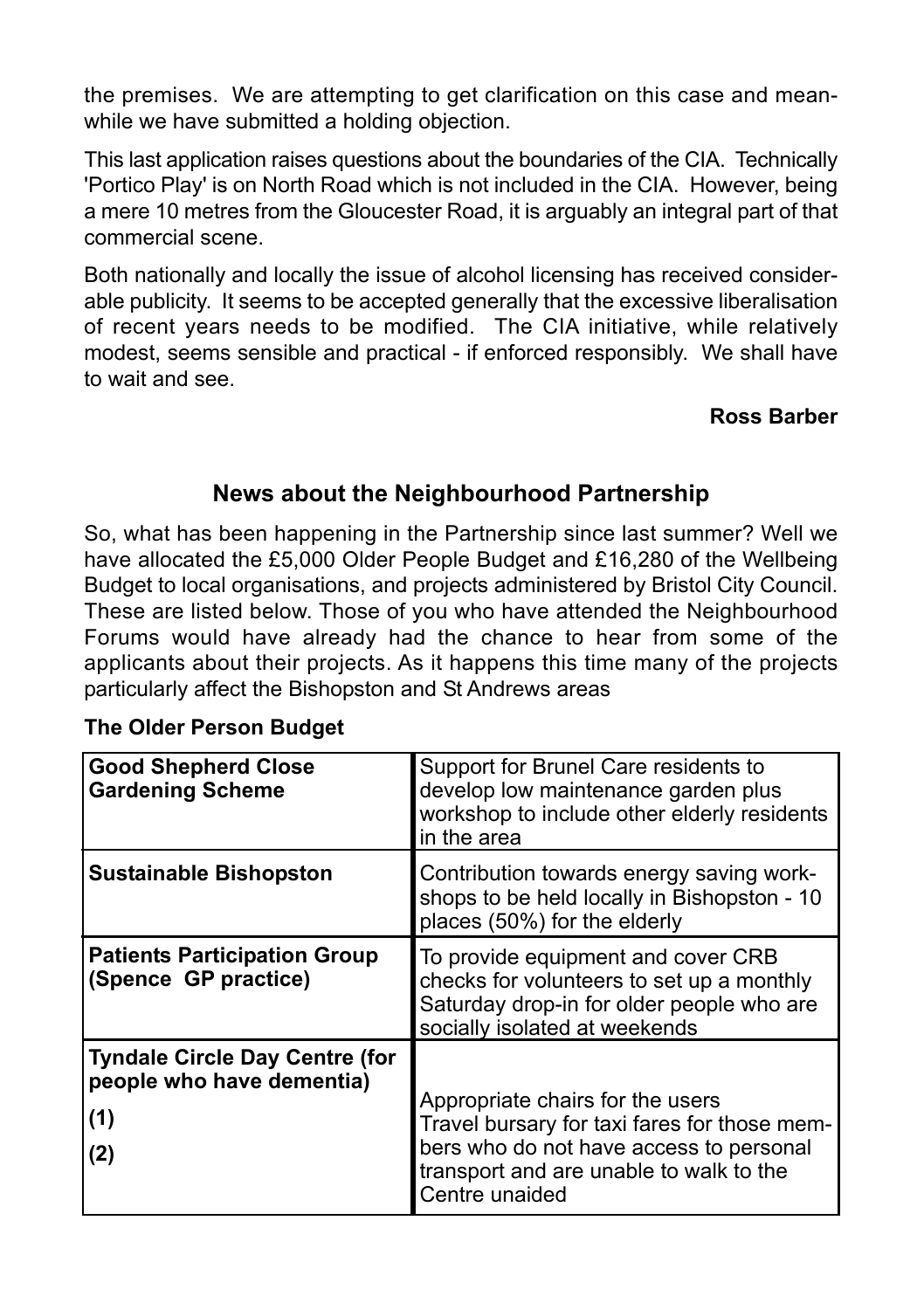## **The Wellbeing Budget**

| <b>Beaufort Badminton Club</b><br>(Cotham)                          | To expand junior section - coach fees                                                                                                                                                                                                                    |
|---------------------------------------------------------------------|----------------------------------------------------------------------------------------------------------------------------------------------------------------------------------------------------------------------------------------------------------|
| <b>Bristol City Council</b>                                         | To implement the second stage of the<br>Waste Doctors project, to increase<br>awareness and knowledge of tenants in<br>multiple - occupied housing, particularly<br>short term residents eg students about the<br>waste management system of the Council |
| <b>Friends of the Downs and</b><br><b>Avon Gorge</b>                | Development of publicity (newsletter,<br>website and hire of meeting rooms) to<br>increase membership and activity                                                                                                                                       |
| <b>Friends of St Andrews Park</b>                                   | Plants for shady area of the park                                                                                                                                                                                                                        |
| <b>Redland and Cotham Amenity</b><br><b>Society</b>                 | To supply suitable trees at low cost for<br>people to plant in front gardens to enhance<br>the roadway and local environment                                                                                                                             |
| <b>Scouts (1st Bristol)</b>                                         | Kitchen refurbishment of the Scout Hut<br>(off Kings Drive/Bishop Rd)                                                                                                                                                                                    |
| Scouts (91st Bristol Scout<br>Group)                                | Contribution towards trip to Belgium to visit<br>WW1 sites                                                                                                                                                                                               |
| <b>Scouts and Guides (St</b><br><b>Andrews with St Bartholomew)</b> | Seed funding for hut rebuild<br>(knotweed treatment, repair of boundary<br>wall and gate, expenses of the planning<br>application)                                                                                                                       |

There is still over £13,000 of the Wellbeing Budget to be allocated before March 31`st 2011. **Deadlines for applications is 18th February 2011** - get an application form from Bristol City Council (Jenny Jones on 0117 903 6825 or by email jenny.jones@bristol.gov.uk ). Please pass this information on to any local organisation which might be interested in applying for a small grant.

On March 24th 2011, the Partnership will be deciding on the criteria for the allocation of the Wellbeing Budget in 2011/12. Some of us feel that the current criteria should be widened. If you want to have a say, please complete the very short questionnaire on the Bishopston Society website or alternatively, contact the Secretary (Rose 0117-9424265) and we will send you a paper version in the post. Your views will be very useful to our discussion. **The Deadline for responses is 31st January 2011.**

There is another opportunity for you to have a chance of influencing the future of your neighbourhood: to help the Partnership develop a local action plan,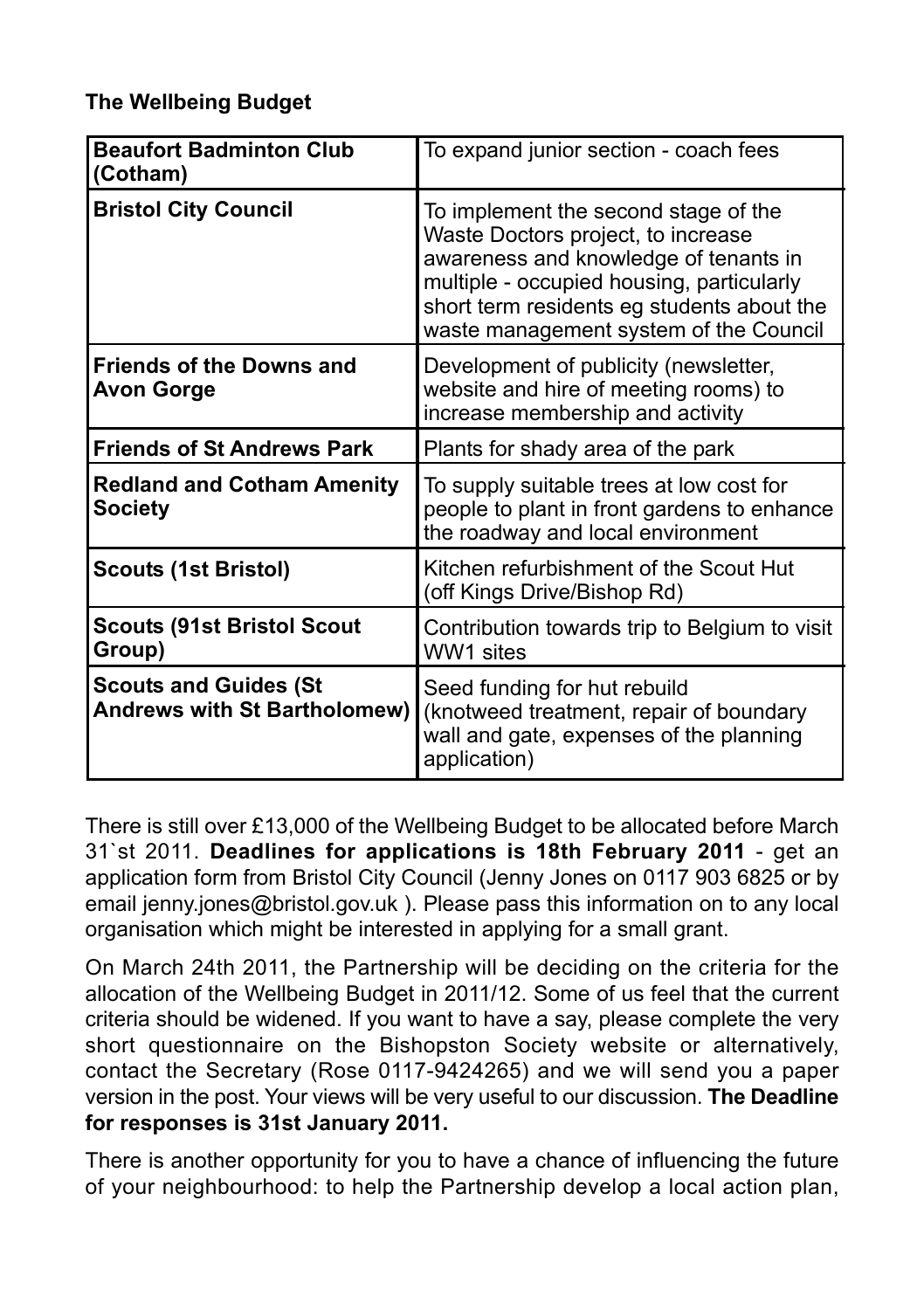residents of all ages are invited to a day event "A Better Neighbourhood for Everyone" on January 29th 2011 at Charnwood House, Cotham Park Road 10am-3pm. To book a place (and lunch!) ring 0117-9036825, or email neighbourhood.partnership@bristol.gov.uk.

Neighbourhood Forums (see below the dates for the first nine months of 2011) continue to be a dynamic resource for getting action on your local concerns, but also a way for you to feed back what is working. Council officers and Police are present and I am impressed by the "can-do" attitude to get things done on issues like parking, community safety on the streets, street cleaning and graffiti, just to mention a few

On a local note, you will be pleased to hear of two developments in the Bishopston area:

- · The provision of a zebra crossing on the Kings Drive/Berkeley road iunction
- · An environmental survey to be undertaken of the Gloucester Rd from the Ashley Down traffic lights to The Arches by March 31st 2011. Volunteers will be needed! It will lead to an action plan for the next financial year on ways of improving the appearance and cleanliness of our highly regarded shopping street.

For more details of the work of the Partnership

- · check the Council website: http://www.bristolpartnership.org/ neighbourhood-partnerships/bishopston-cotham-a-redland
- · or contact me as the Bishopston Society representative on the Partnership through our website.

## **DATES FOR THE NEIGHBOURHOOD FORUMS JANUARY- OCTOBER 2011**

These are public meetings open to all local residents. They usually start at 7pm.

| Tuesday 1st  | March 2011 | <b>Bishopston</b> |
|--------------|------------|-------------------|
| Thursday 3rd | March 2011 | Cotham            |
| Monday 7th   | March 2011 | Redland           |
| Monday 23rd  | May 2011   | Redland           |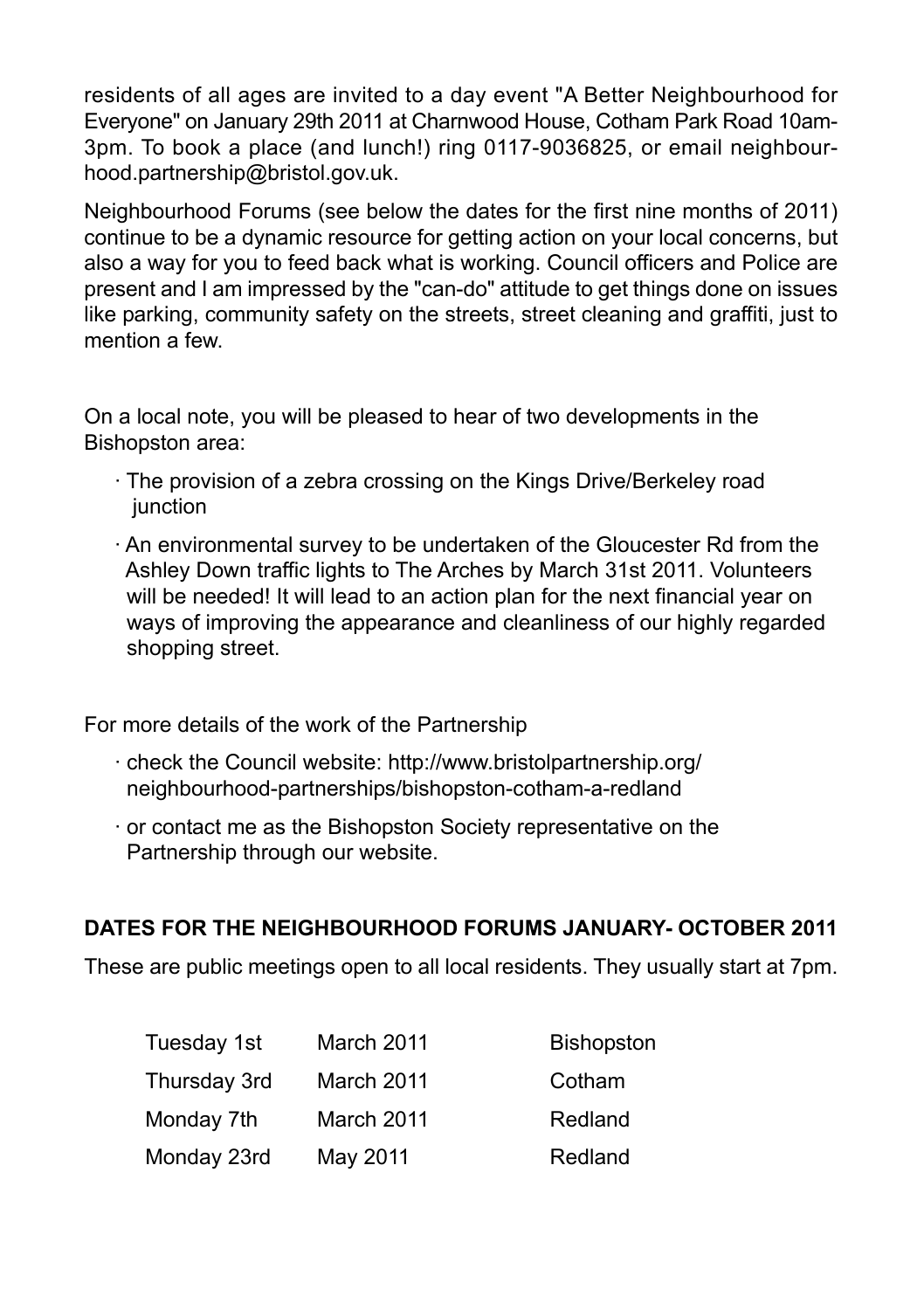| Thursday 26th | May 2011       | Cotham            |
|---------------|----------------|-------------------|
| Tuesday 31st  | May 2011       | <b>Bishopston</b> |
| Thursday 29th | September 2011 | <b>Bishopston</b> |
| Monday 3rd    | October 2011   | Cotham            |
| Thursday 6th  | October 2011   | Redland           |

## **DATES FOR THE NEIGHBOURHOOD PARTNERSHIP MEETINGS JANUARY-OCTOBER 2011**

These are public meetings open to all local residents from 7pm. If possible have a look at the agenda and reports beforehand on the Council website (see above for the web address).

| Thursday 24th March 2011 | at 7pm |
|--------------------------|--------|
| Thursday 16th June 2011  | at 7pm |
| Monday 24th October 2011 | at 7pm |

**Jenny Hoadley** 

## **BISHOPSTON, COTHAM AND REDLAND NEIGHBOURHOOD PARTNERSHIP**

## **VOLUNTEER WANTED!**

Exhibition Co-ordinator (February-August 2011)

Do you have some spare time? The Neighbourhood Partnership has an opportunity to be part of a Bristol-wide arts project in the new MShed Museum from July 25-31st 2011.The purpose is to show our achievements and work done in our area. Pictures, video, and art are all possible…but we need someone to organise us and think how best to display the hard work and talent in our communities!

The resources of MShed, The City of Bristol College and UWE would all be available to help develop the exhibition.

For more information contact Jo Holmes Tel:0117-9036898 or

Email Johanna.holmes@bristol.gov.uk

This is part of the Pride of Place programme sponsored by the Bristol **Partnership**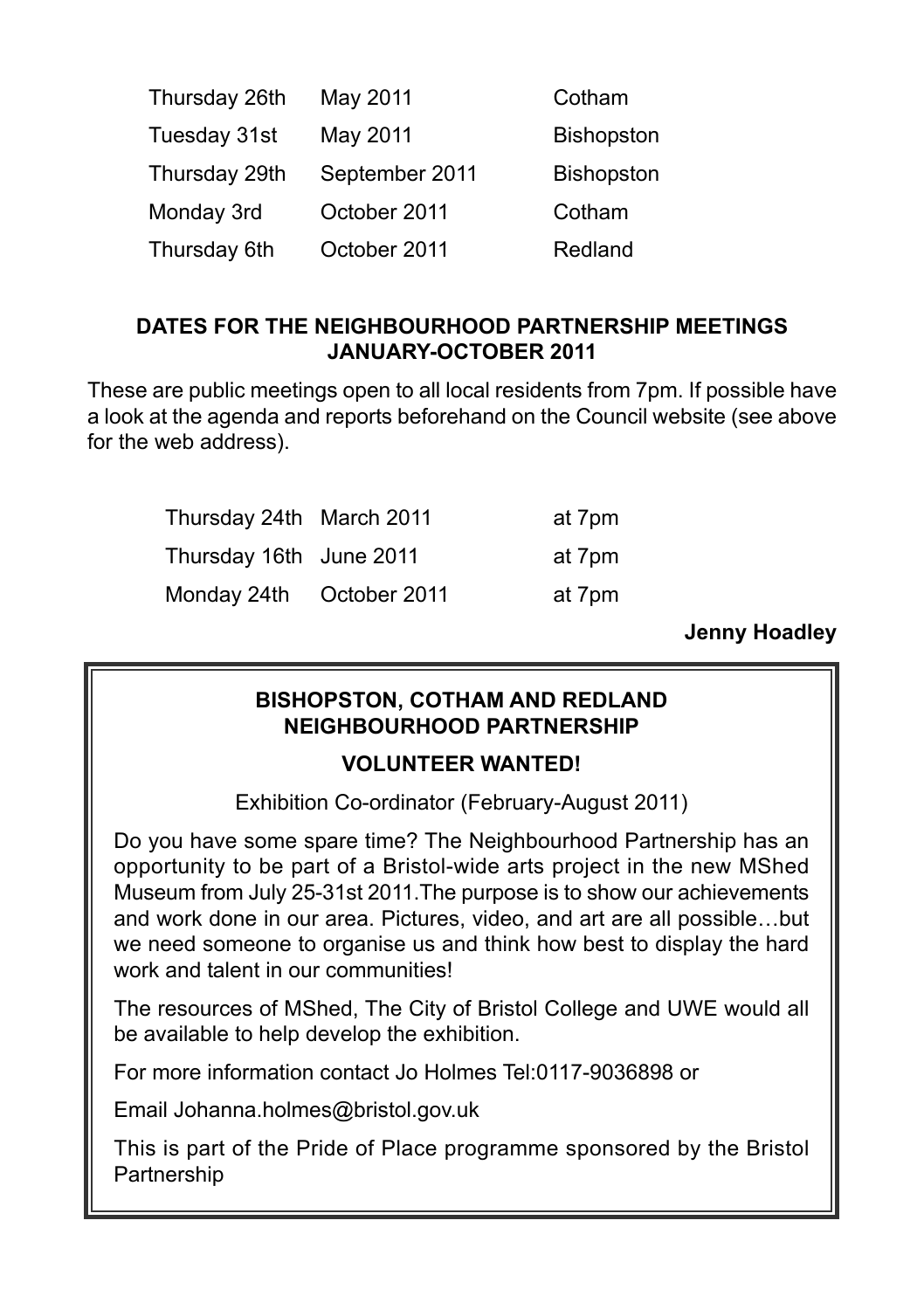# **Community project**

As you read this Horfield Allotment Association is awaiting the outcome of the lottery application they've submitted -- for £88,000 -- to develop the community allotment and forest garden on the Golden Hill site (behind Horfield prison).

This project will give access to food growing to people with physical and mental health problems and children and young people. It will also provide small starter plots for people new to food growing. The project will increase the skills and confidence of local people in growing organic food, composting and learning about healthy food -- through volunteering and training activities.

The grant is to carry out drainage, land clearance and landscaping on several derelict sites and to build wheelchair accessible pathways and raised beds and install a wheelchair accessible compost toilet. It will also fund the salary for a part-time project worker over three years to recruit community groups and volunteers and coordinate food growing and training activities on-site.

If we get the funding we hope local people will want to help out on work days and input their food growing knowledge through training workshops and as volunteers. Fingers crossed...

For more information: clarehansonkahn@blueyonder.co.uk

#### **Clare Hanson**

## **Society web site feedback appeal launched as next generation planned**

Bishopston Society's web site is now 18 months old. It was launched in its current form in June 2009. Its content has built up slowly but surely since then and now offers a popular and informative resource for members and a showcase to the public. We are now working towards the next generation of the site as we are determined it will go further in helping our organisation become an authoritative voice in the area. As readers will readily see by visiting www.bishopstonsociety.org.uk the web site offers members news, meeting announcements and reports as well as articles and photos featuring Bishopston. We now have regular updates on our work with the Neighbourhood Partnership, and have started fuller reporting of the work the committee carries out routinely on your behalf on local planning applications. Complementary work on licensing is also coming online and you can contact any officer of the society via the site.

The site attracts up to 1800 visitors per month and generates enquiries from outside. We have lost track of how many other web sites link to ours, but we know there are lots and we get a healthy number of hits via Google.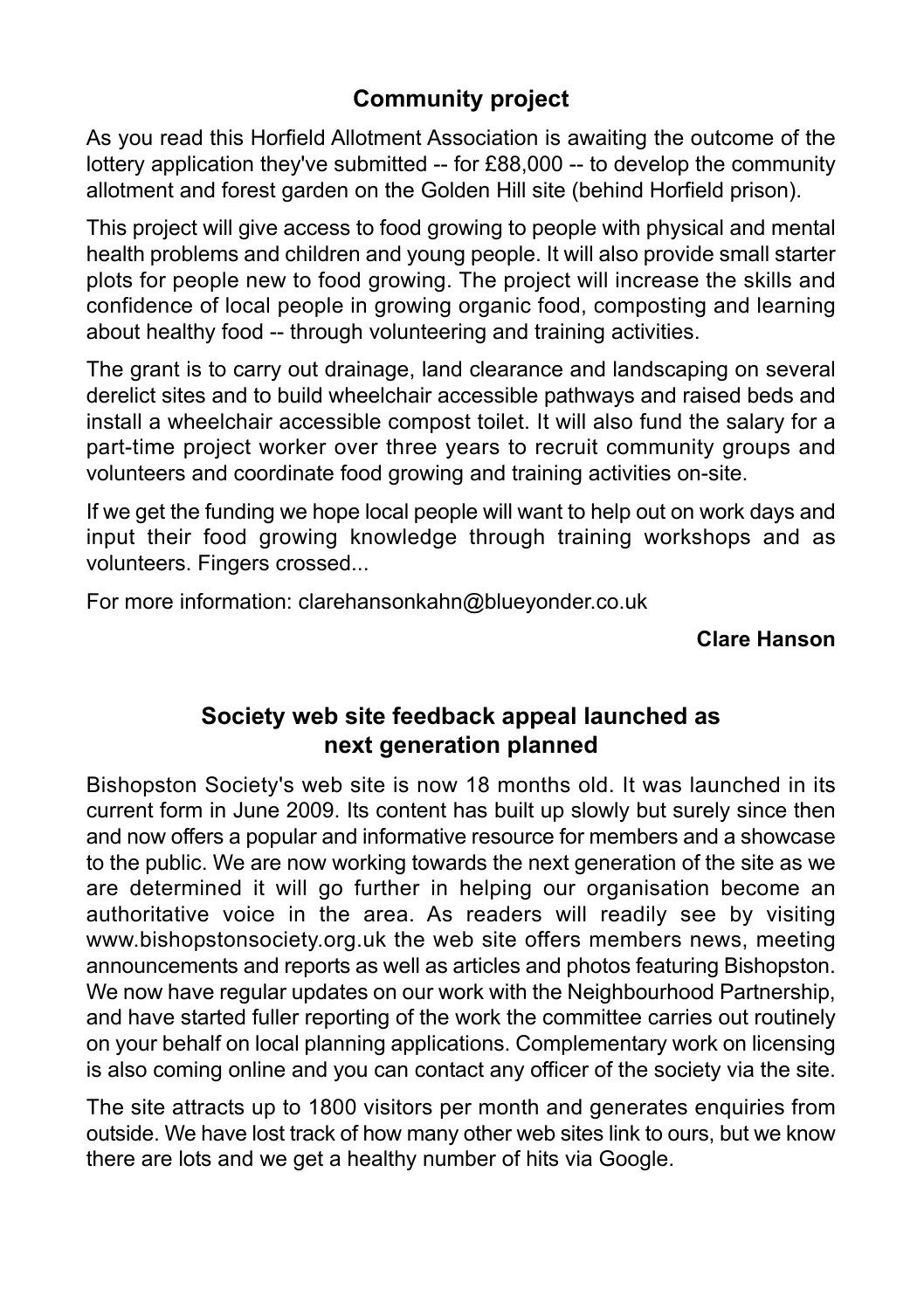Future plans include "virtual visual display boards" highlighting good and bad local architecture, the digital equivalent of the display boards that many members will have seen at events. In addition to developing the Planning section, we also aim to grow our archive of older newsletters, etc. tracing the development of Society since 2003, and we hope to draw more attention to our developing relationships with other local organisations…

….BUT this is the right time for Bishopston Society, as a membership organisation, to pause before racing ahead, and to ask a vital question: how would you, the members of the society, like to see the web site developing, and what's missing? What do you LIKE about the site as it currently stands, and what if anything, do you DISLIKE about what we are doing or publishing to the online world?

We have therefore launched an appeal for feedback to help guide the Committee's web working group on our next-generation web site. Please contribute your views on the above questions, or others. You can do this via the web site via www.bishopstonsociety.org.uk - look for the article "web site feedback sought" and follow the instructions there, or use the "Contact" facility. Alternatively, just email your views to webeditor@bishopstonsociety.org.uk.

We look forward to hearing from you and will report further on web development plans…

## **Nick Plant**

# **Garden trees and their pruning**

"I Think that I shall never see, a poem lovely as a tree…" so sang Paul Robeson,

and left to their own devices he is quite right. Trees are inherently beautiful things and unmolested by man usually get on very well - 400 million years of evolution have seen to that.

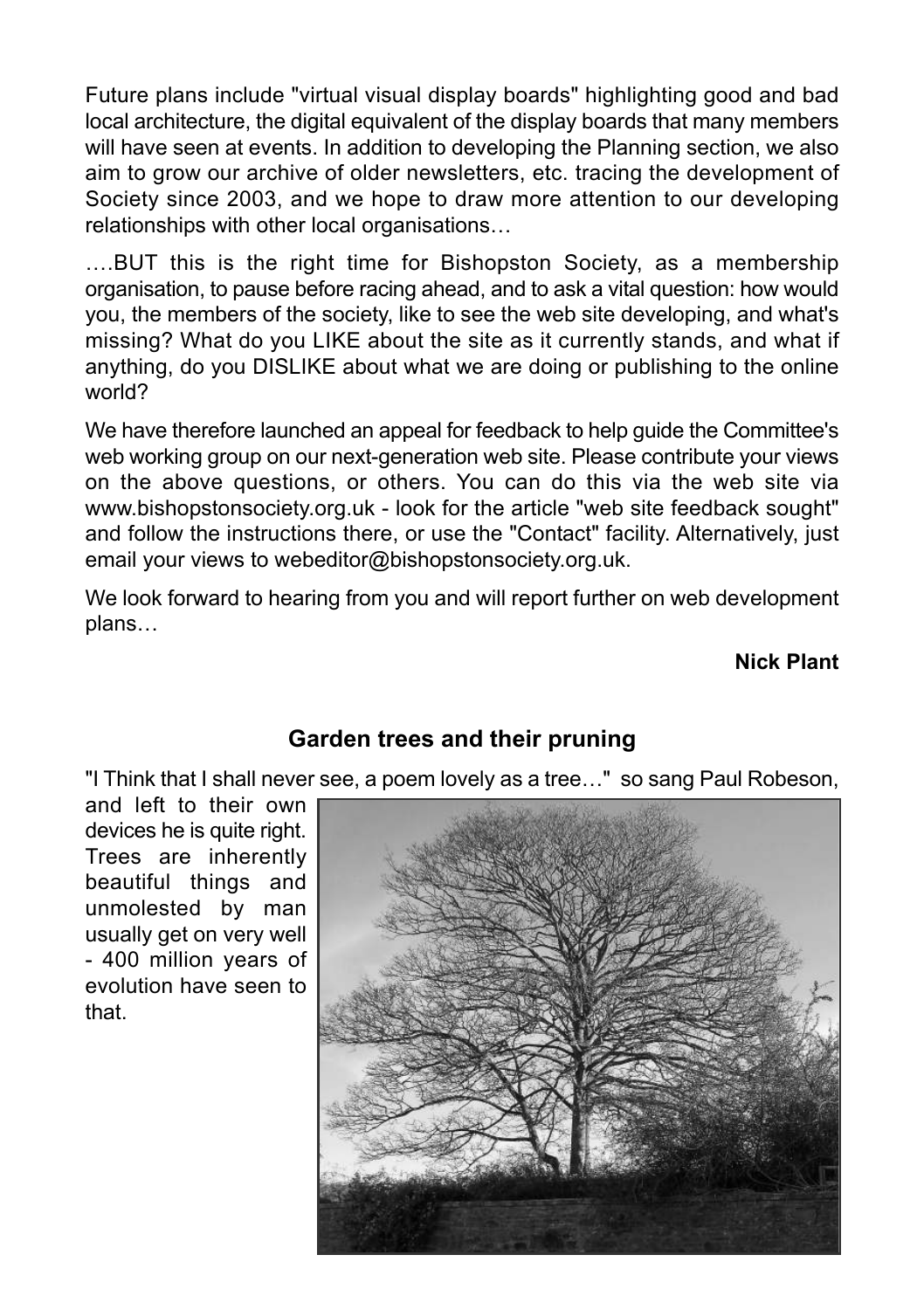However, extraordinary damage to trees goes on in the name of "pruning" which spoils their natural beauty and damages their resistance to disease. Here are just a few - a very few - local examples. I am sorry if anyone is upset by seeing one of their own trees shown below but it upsets me just as much!



As all of us enjoy trees so those which are large and clearly visible from a public place may be subject to a tree preservation order. There are currently around 800 orders in Bristol and once a tree has one, then apart from a number of exceptions, you will need permission from the Council before any work can be carried out. See http://www.bristol.gov.uk/ccm/content/Environment-Planning/ Planning/tree-preservation-orders.en. Also if you live in one of Bristol's 33 Conservation areas (See http://www.bristol.gov.uk/ccm/navigation/environmentand-planning/conservation/conservation-areas/ ) there are more general restrictions and you will need to notify the council of any proposed works to a tree. This applies to anything with a trunk of more than 75mm girth and so can apply to hedges and large shrubs. You then must wait 6 weeks from registration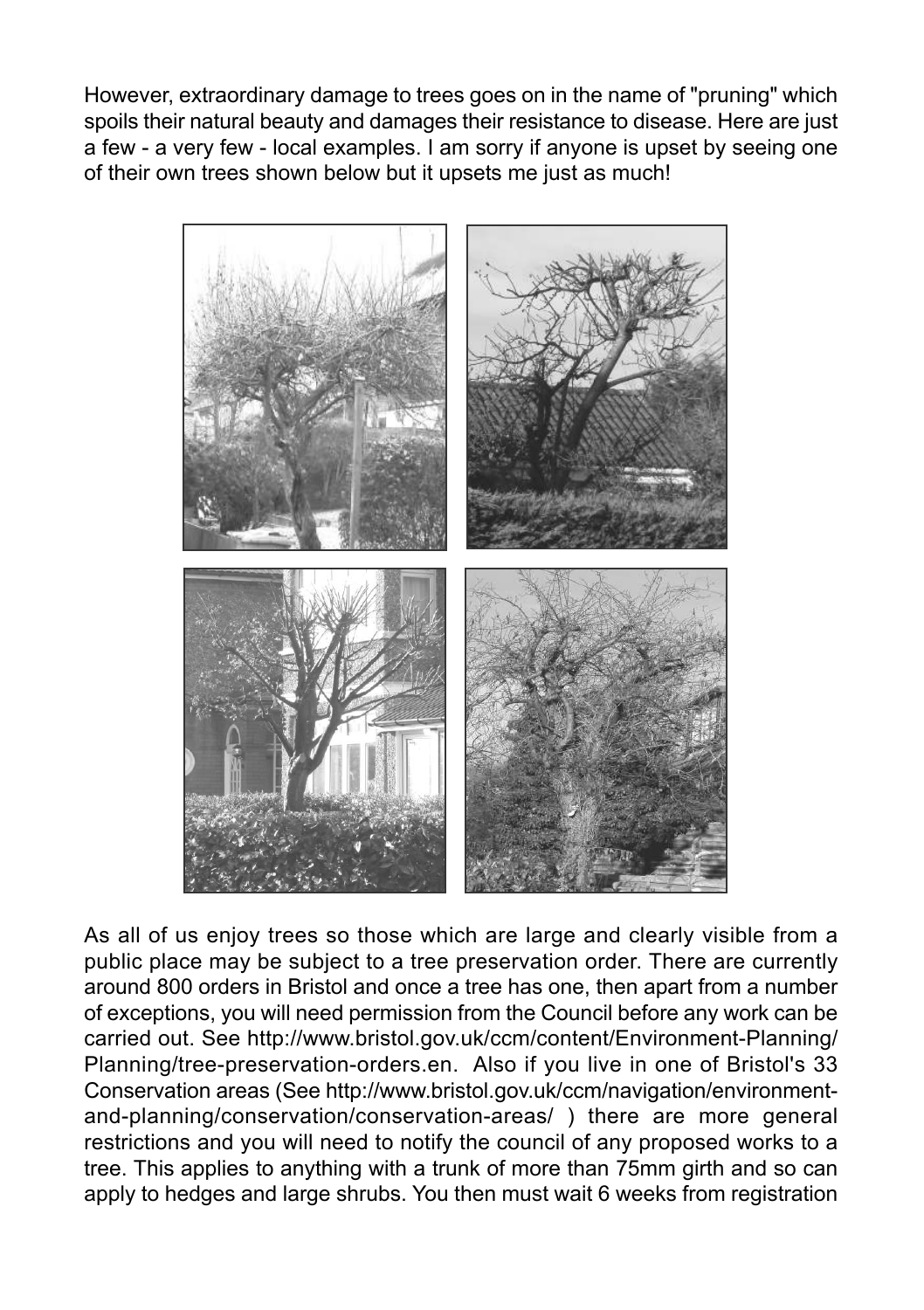(called a S211 notice) before carrying out the work. These points apart, there are no restrictions on arboricultural work to garden trees but this does not mean anyone should "have a go" unless they know what they are doing.

There are good reasons for carrying out pruning (removal of deadwood, reducing risk from falling branches, reshaping the tree or increasing the yield or quality of its fruits) and many different pruning techniques. As far as garden trees are concerned the usual reason for pruning is that they have grown too big for a small garden. Unfortunately pruning usually encourages further rapid growth so the first thing to be said is that prevention is better than cure. If you are going to plant a tree, do your homework and make sure the choice is appropriate to the site you have in mind. All trees start off small but many will end up extremely large. One small garden in Bishopston has been planted with a small Eucalyptus two feet from a bay window. Now most Eucalypts are not tolerant of frost, so it may not survive this winter, but if it does, then unless it is one of the rarer bush varieties it may well grow to 25 metres in height. On the other hand early coppicing creates a multi-stemmed bush, which can be kept under control by chopping back the stems to the ground every year or every few years. This works particularly well with Eucalyptus gunnii, E. globulus, E. dalrympleana and E. pauciflora .

Other good choices of trees for small gardens include:

Pittosporums - many are small but all respond well to pruning

Sorbus (cashmiriana, vilmorinii)

Malus (various species)

Various Acers - if the site is not too sunny

Hollies - make a nice contrast and trees provide decoration for Christmas

But what do you do if you find the previous owner of your house has left you

with a large tree which is now taking up most of the garden or reducing the light to a room? It is not simply a matter of cutting off a few branches. Not only have the right branches to be removed but they must be removed in the right way at the correct point. If this is carried out correctly the wound will heal without damage.



A large branch has been removed correctly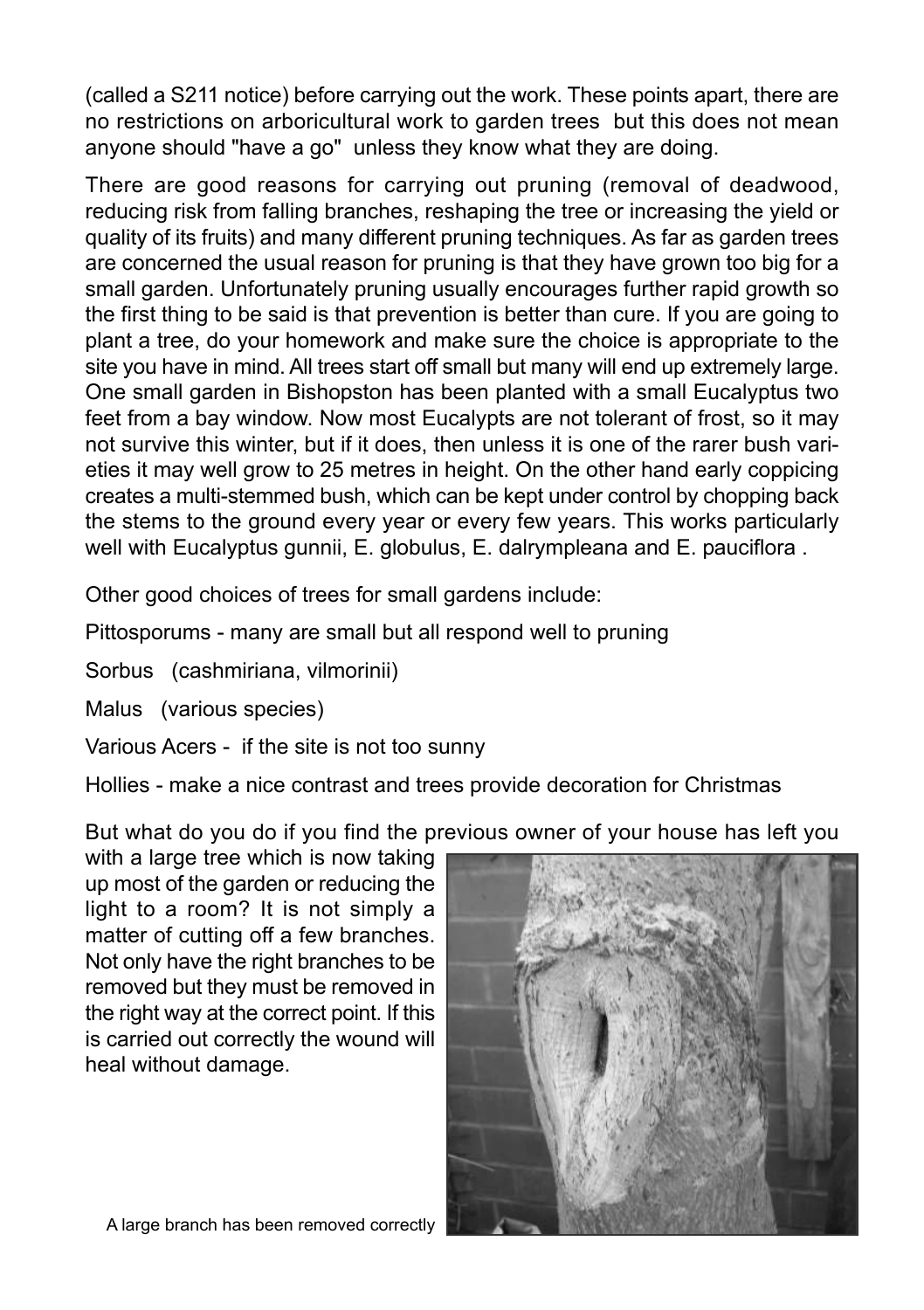You only have two choices: use a qualified (and appropriately insured) tree surgeon or to do it yourself. If attempting it yourself there are a few important guidelines.

1. Do not attempt a tree over 15 feet in height or if the tree is in a difficult position - for example overhanging the adjacent property.

2. Do not attempt branches greater than 5 cm in diameter.

3. Only use the correct HAND tools which should be sharp. A minimum kit would be a heavy duty lopper, an extension pruner, a pruning saw and a 24 inch bowsaw. Powertools should not be used.

4. **Know what you are doing** and this means reading a suitable book beforehand. My favourite is The Pruning Handbook by R.L.Hudson, now out of print but there are many second hand copies on Amazon, starting at less than a pound!

5. Only prune trees which are your own! While under the Common Law you have the right to remove the nuisance associated with a tree encroaching onto your property, it is it much better to liase with its owner first.

6. Stick to deciduous trees; conifers are more difficult for several reasons.

7. Plan what you are doing and let your neighbours know if it is likely to affect them in anyway.

8. Do not be in a hurry; remove one branch at a time, and then look at the result from all angles.

9. Prune at the right time of year; pruning at different times has different effects and these are not the same for all trees and bushes.

If done carefully and thoughtfully, pruning is enjoyable and rewarding and even trees which have been rendered unsightly can be brought back to natural beauty, although it may take several years to achieve this and it maybe quicker to replace your misshapen tree with a new well chosen specimen.

## **Chris Stephens**

# **Planning Update**

The Bristol Green Spaces Plan recently underwent a round of consultation, with some significant implications for Horfield Common. In early December Wellington Hill (in the neighbouring Horfield Ward) was one of 8 sites which the Cabinet announced had been withdrawn for sale because of the public response. We have expressed particular concern about the financing of the Area Green Space Strategy by means of selling some sites for development.

It is hoped that Bristol North Baths Scheme which has continued to be a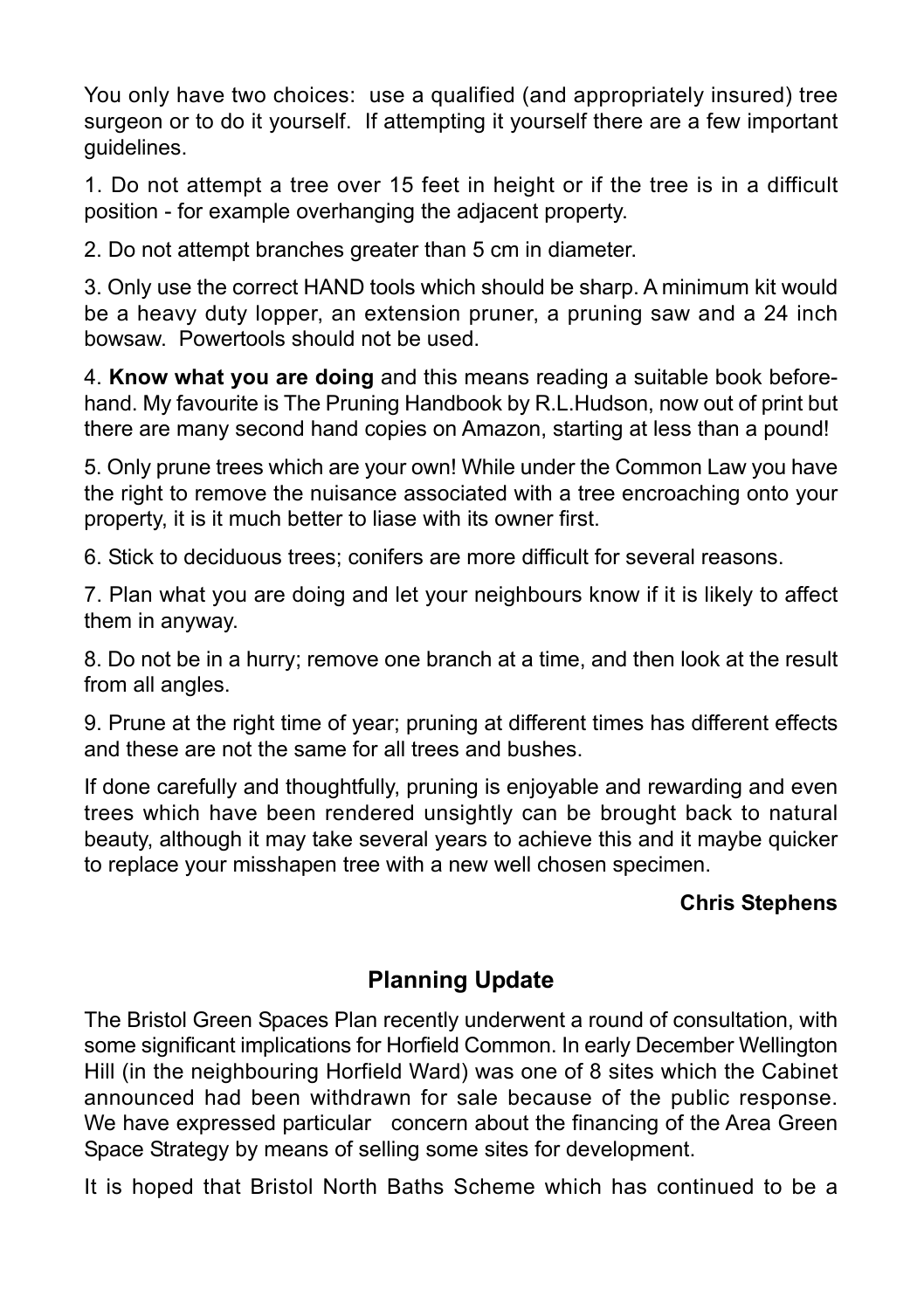casualty of the building recession will take place soon. Repairs to the chimney have been followed by two planning applications to re-site the Orange telecommunications apparatus which would otherwise remain on the pavement but close to the library and apartments when the new scheme is built. Some concern has been expressed about the appearance of the (three) emitters, especially as the chimney is listed as part of the Baths building. They could possibly be re-sited somewhere else such as attached to the tower of the former Methodist Church (now Nailsea Electrical) alongside the site.

We welcome the decision to grant planning permission to a proposal on Pigsty Hill (148-154 Gloucester Road) for the replacement of a derelict row of shops with affordable flats and town houses. However we strongly objected to a recent application to demolish 25 Seymour Road (circa 1830-32) and replace it with an entirely unsympathetic scheme of five town houses. This application has been refused by the planners but a revised set of proposals has been submitted. Unfortunately to the disappointment of local residents, ourselves (and no doubt the planners), a recent application to English Heritage to have the old farmhouse listed has been rejected and it now looks inevitable it will be demolished.

In addition, we are very disappointed with several recent planning decisions over the last few months. These include approval for the building of 12 "Cluster Flats" (32 student rooms) to replace 3-9 Ashley Down Road and at 11 Brynland Avenue replacing a stone wall and hedge with a car space and low wall with nearly 2 metre high wooden cladding. Wooden fencing, removal of front gardens for car parking and unsightly roof extensions and other inappropriate developments are becoming all too commonplace in our streets with consequent loss of the character and amenity to the area.

We are also concerned about an application for Sancta Theresa in Claremont Road which is a classic case of "garden grabbing" - the limited size of the garden can only reasonably accommodate one new house rather than the two units being proposed. We also objected to an application to build four houses to replace a row of garages in Arundel Road which has since been refused by the planners. This is a very restricted site which sits above the level of adjacent gardens and proposals should ideally be limited to single storey to avoid overlooking and overshadowing. We have also objected to a proposal to replace a sign shop at 377 Gloucester Road with a restaurant and take-away. We are particularly concerned about the possibility of a licensed premises in a section of the Gloucester Road which consists almost entirely of retail activity. After four applications and two appeal refusals, yet another application has been submitted for 20 Falmouth Road (at the corner with Manor Road). Whilst this application is better than the previous one there is still strong opposition to the development within the garden area of the existing house. In addition the detailed design of the proposed development is not in sympathy to the surrounding buildings.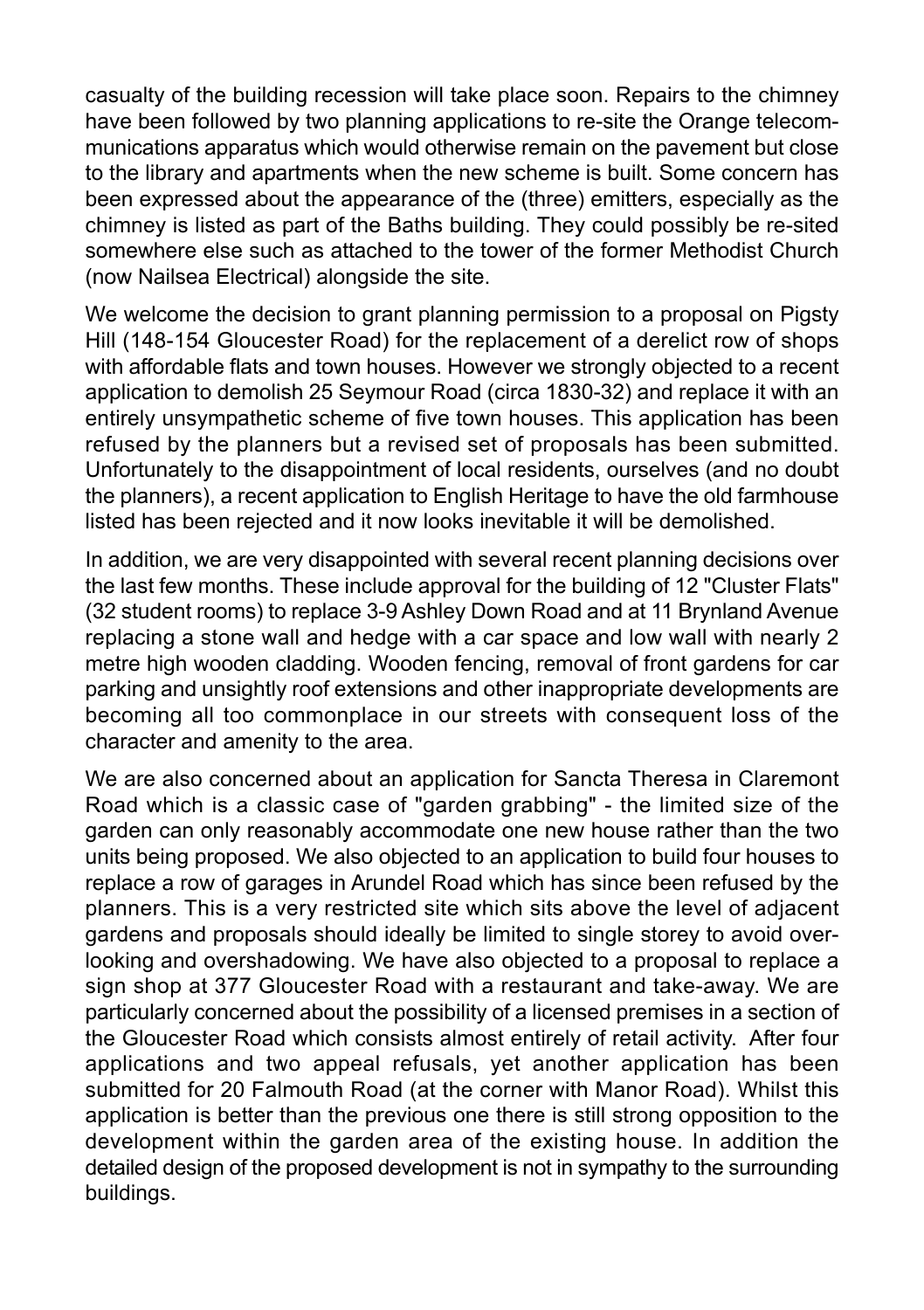Finally Gloucestershire County Cricket Club has decided to scale back their proposals for permanent seating from 18,500 to 8,000. The local residents' group Howzat? is currently seeking clarification on this and other plans including the enabling development which requires detailed planning permission.

## **Nigel Tibbs and Neil Embleton**



Garages at Arundel Road (left) 20 Falmouth Road (below right) Santa Theresa in Claremont Avenue (below left)



**Neighbourhood Watch - why join?**

## **Pigsty Hill West Neighbourhood Watch operates in the area off Gloucester Road, near Dave Giles the Butcher and Bristol Tools. Jo Young, one of the co-ordinators, explains why you should support your local watch.**

Despite being a great place to live, the fact remains that Bishopston is a burglary hotspot - and when it actually happens to you, it's a huge shock. It's not about losing the stolen 'stuff' - it's about finding out that someone has forced their way into your home, helped themselves - and once it's happened, there's nothing you can do about it.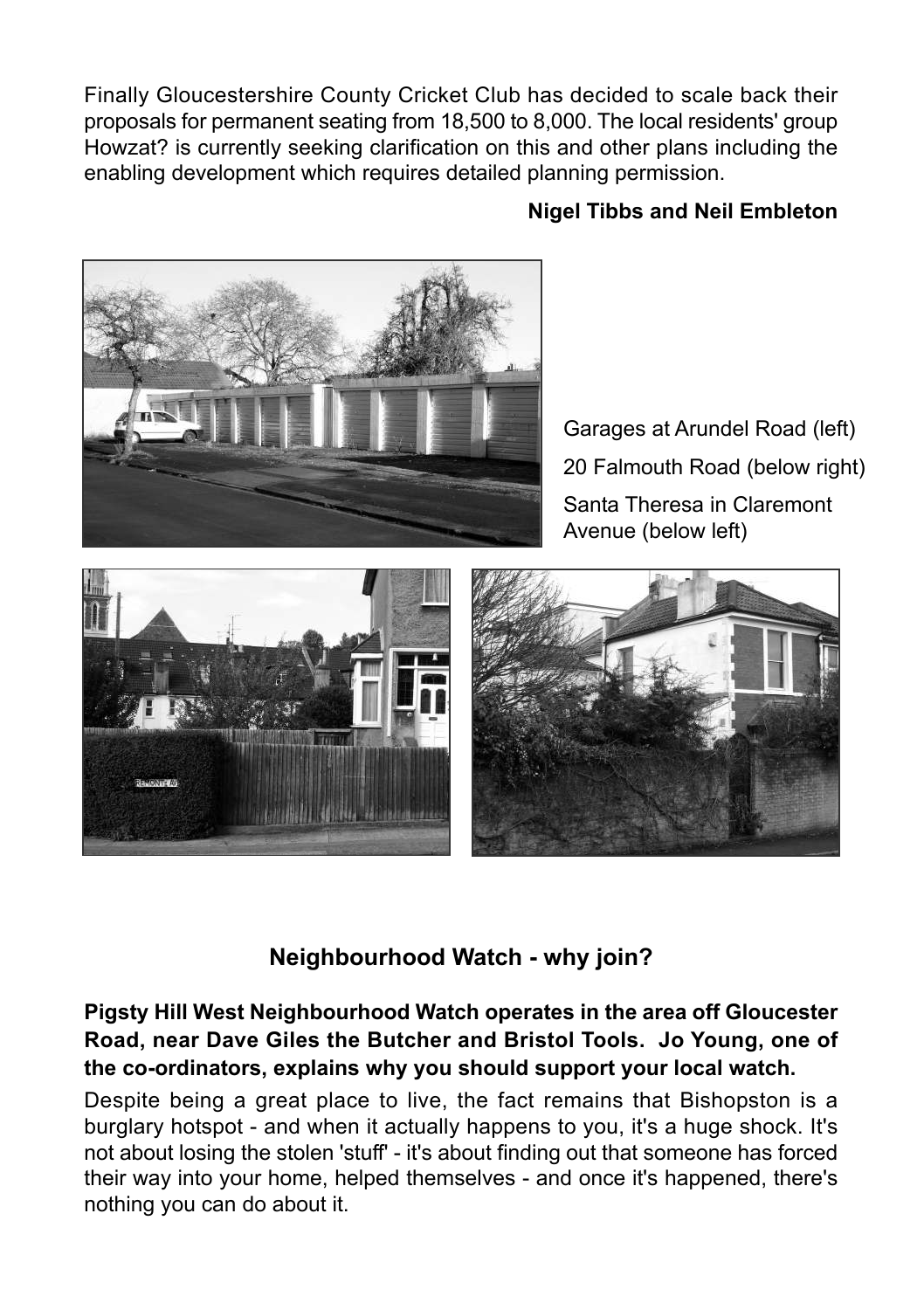However, there are a few simple 'tricks' you can employ to make your home less tempting to opportunist burglars and I see Neighbourhood Watch as a crucial way of telling residents about the risks and how to minimise them. I certainly wish I'd known how to get 'our' burglar to walk on by!

That's what drives the three of us who run this watch - me and my neighbours, Scott Alexander-Bown and Sean Sage. We don't want our neighbours to become victims of crime, so we send out messages from the police and newsletters (with tips and suggestions), communicating almost entirely by email.

This is an effective, low maintenance way to run the watch, but what we desperately need is more residents in our watch area to join us, and among our members, people willing to be 'contacts', which means offering to lend a hand on the few occasions we need more manpower, for example, to do some kind of door drop to the whole watch area (which usually only happens once or twice a year), or to post messages to an email-free (often elderly and more vulnerable) neighbour.

Our watch has recently extended to cover the whole of Hatherley Road, Melbourne Road, Falmouth Road and Manor Road, turning a large watch into an epic watch! If you value your neighbourhood and community, make sure you support your local watch by joining up, and consider offering to lend a hand occasionally to help it continue to run and be of benefit to as many residents as possible.

For more information on Pigsty Hill West Neighbourhood Watch, please email: pigstyhillwest@gmail.com

**Jo Young** 

# **Next Public Meeting of the Bishopston Society**

This will take place at 7.30 pm on Monday 4th April 2011 at St. Michael's Church Halls on Pigsty Hill.

Our Guest Speaker will be Bev Knott, Councillor for Bishopston, who will talk to us and take questions on The Neighbourhood Partnership and how it affects you.

With the Government wanting people to be more involved in decisions affecting their neighbourhoods and what happens locally, this is an issue in which we must become more participatory if we want to influence and help prioritise the way in which our local environment can be improved.